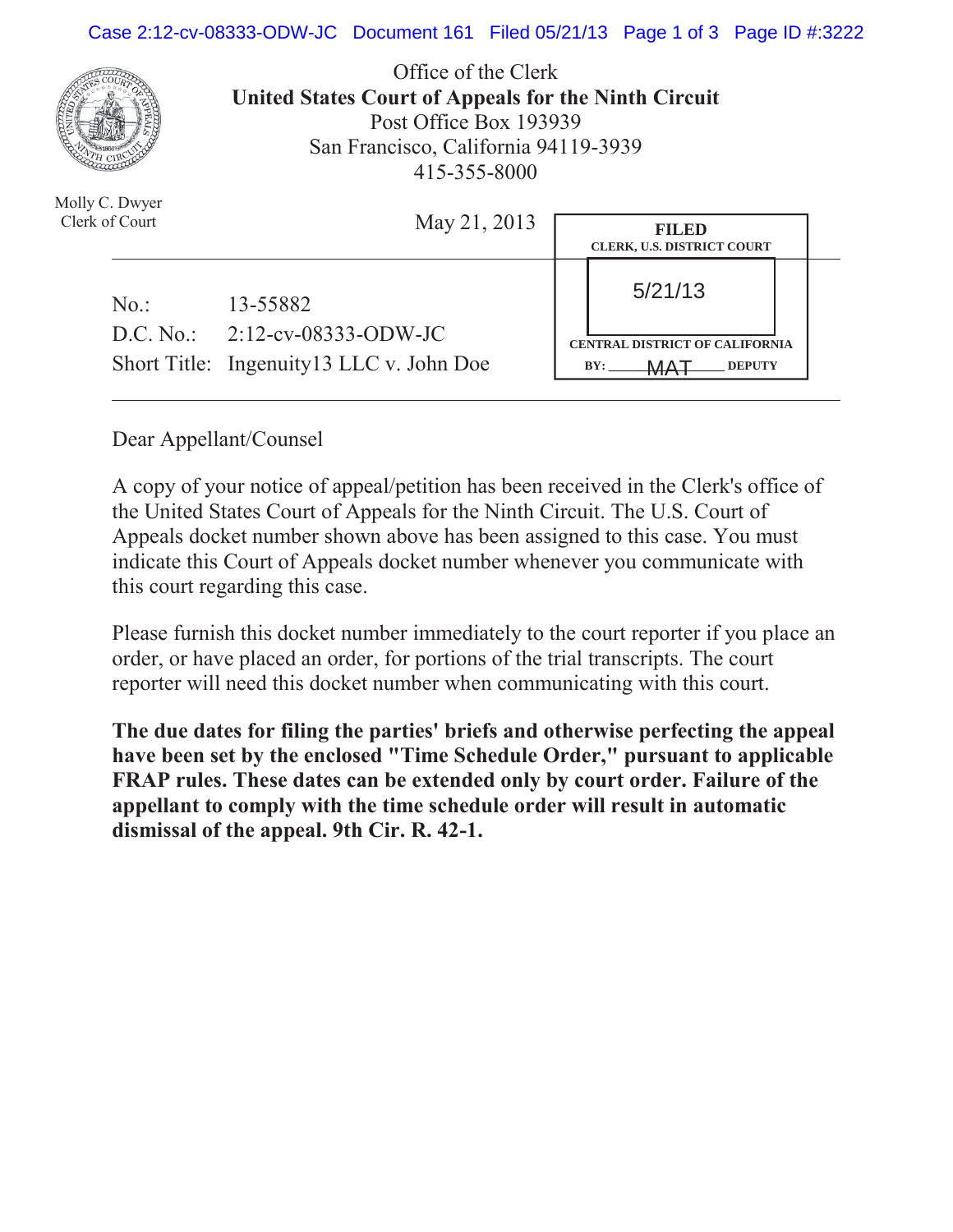Case 2:12-cv-08333-ODW-JC Document 161 Filed 05/21/13 Page 2 of 3 Page ID #:3223

## UNITED STATES COURT OF APPEALS

## FOR THE NINTH CIRCUIT



MAY 21 2013

MOLLY C. DWYER, CLERK U.S. COURT OF APPEALS

INGENUITY13 LLC,

Plaintiff,

and

AF HOLDINGS, LLC,

Movant - Appellant,

v.

JOHN DOE,

Defendant - Appellee.

No. 13-55882

D.C. No. 2:12-cv-08333-ODW-JC U.S. District Court for Central California, Los Angeles

## **TIME SCHEDULE ORDER**

The parties shall meet the following time schedule.

If there were reported hearings, the parties shall designate and, if necessary, crossdesignate the transcripts pursuant to 9th Cir. R. 10-3.1. If there were no reported hearings, the transcript deadlines do not apply.

| Tue., May 28, 2013         | Mediation Questionnaire due. If your registration for<br>Appellate ECF is confirmed after this date, the<br>Mediation Questionnaire is due within one day of<br>receiving the email from PACER confirming your<br>registration. |
|----------------------------|---------------------------------------------------------------------------------------------------------------------------------------------------------------------------------------------------------------------------------|
| <b>Mon., June 17, 2013</b> | Transcript shall be ordered.                                                                                                                                                                                                    |
|                            | Mon., September 16, 2013 Transcript shall be filed by court reporter.                                                                                                                                                           |